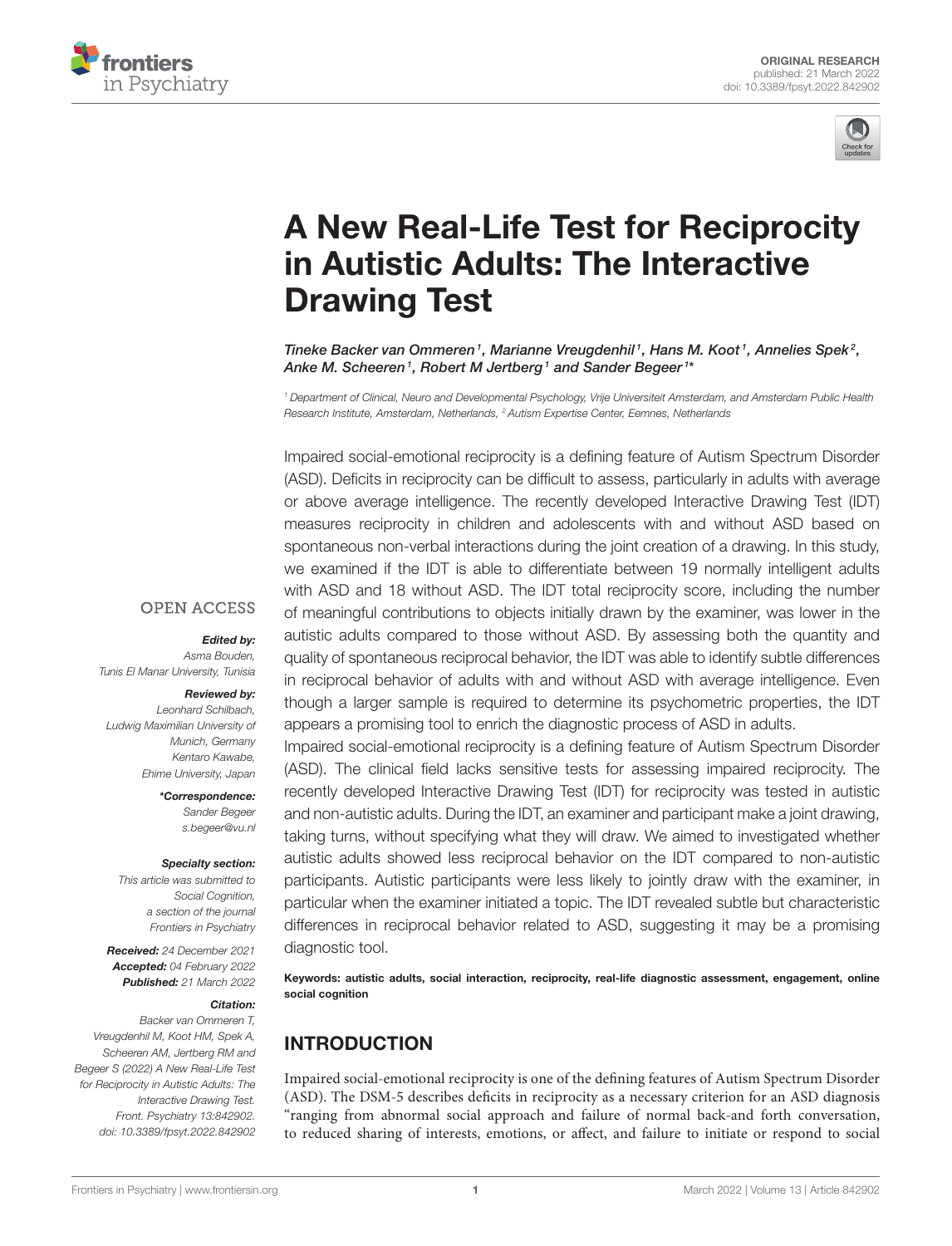interactions" (APA, 2013, p. 50) [\(1\)](#page-8-0). Recent studies with a new instrument for measuring reciprocity in autistic individuals, the Interactive Drawing Test (IDT), have demonstrated that young autistic individuals (age range 6–18 years) show clear limitations in real-life reciprocal behavior compared to typically developing peers [\(2–](#page-8-1)[4\)](#page-8-2). While the IDT manual is published and used in Dutch mental health care clinics [\(5\)](#page-8-3), the IDT has not yet been tested in autistic adults.

Validated instruments to measure social behavior of autistic or neurotypical adults are rare [\(6–](#page-8-4)[9\)](#page-8-5). Measuring social behavior is especially challenging in autistic adults with an average or higher IQ. These individuals are often able to camouflage or compensate for their social impairments by using their cognitive, analytical, and verbal abilities [\(10\)](#page-8-6). This could make their impairments seem milder or even non-existent [\(11,](#page-8-7) [12\)](#page-8-8). The assessment of real-life social interactions may be less sensitive to work around compensatory strategies [\(13\)](#page-8-9). Consequently, it can take a long time before autistic adults with an average or high IQ are appropriately diagnosed [\(14\)](#page-8-10). Furthermore, autistic adults are often either left undiagnosed or misdiagnosed, due to camouflaging or compensation behavior [\(10,](#page-8-6) [15\)](#page-8-11) which is reason for great concern [\(6,](#page-8-4) [11,](#page-8-7) [16\)](#page-8-12). A sensitive test for reciprocal behavior (a deficit in which is one of the defining features of ASD) could provide a welcome addition to the few existing diagnostic tests of ASD in adulthood.

Guidelines for diagnosing ASD in adults stress that more than one method of diagnostic assessment should be used, including parent/proxy report of early development and current functioning, supplemented by real-life tests of behavior [\(6,](#page-8-4) [17\)](#page-8-13). However, retrospective parent reports of ASD symptoms in early childhood may be unreliable when administered to adults [\(18\)](#page-8-14). Also, standardized questionnaires, such as the Social Responsiveness Scale and the Autism Quotient, require reflection on one's own abilities and behaviors. Reflecting and reporting on one's own reciprocal behavior may be difficult and subject to bias. Observations of real-life behavior may therefore provide an invaluable addition to the assessment of reciprocal behavior.

The Autism Diagnostic Observation Schedule [ADOS [\(19\)](#page-8-15)], a widely used standardized diagnostic test for autism, provides multiple and diverse opportunities to show reciprocity during a semi-structured interaction with an examiner/clinician. Behaviors are carefully weighed by the examiner and translated into a binary score indicating presence/absence of adequate reciprocal behavior. However, though the ADOS has good predictive value for ASD, and includes a separate score for reciprocal information, the quality of reciprocal behavior and the level of severity of reciprocal impairments are not provided. Consequently, currently used diagnostic instruments may provide insufficient information about the nature and/or severity of impairments in reciprocity in ASD.

The interactive drawing test [IDT [\(2\)](#page-8-1)] was developed to objectively measure the quality of reciprocity in a real-life interaction. During the IDT, the examiner and the client join in making a collaborative drawing. The examiner follows a semistructured protocol, whereas the client receives only a general instruction: "We are going to draw together." Different aspects of reciprocal drawing behavior are assessed and scored in the IDT. For instance, basic reciprocal behavior is operationalized by counting how often the client takes turns and imitates the behavior of the examiner. More advanced reciprocal behavior is operationalized by counting how often the client contributes meaningful elements to mutual drawing elements, for instance, adding wheels to a car. Importantly, we monitor the client's initiative during the interactions. We distinguish between client contributions in drawn objects initiated by the client or by the examiner. Finally, we monitor the flexibility with which the client responds to intrusive drawing actions of the examiner. These elements all target the core definition of reciprocity as a dynamic, well-balanced process of mutual, equal or complementary social and emotional interaction and sharing with another person [\(20,](#page-8-16) [21\)](#page-8-17).

Previous studies with the IDT showed poorer reciprocal behavior in autistic children and adolescents compared to nonautistic peers [\(2,](#page-8-1) [3\)](#page-8-18). Autistic Participants showed a strong preference for drawing their own objects and contributed less to examiner-initiated drawing objects. The IDT distinguished effectively between autistic and non-autistic youth (with average intellectual ability or with mild intellectual disabilities). Moreover, the test is also sensitive for gender differences both in autistic and neurotypical children [\(2,](#page-8-1) [3\)](#page-8-18), which is highly relevant given the rates of camouflaging behavior in autistic females [\(22\)](#page-8-19).

The sensitivity of the IDT to distinguish autistic and nonautistic youth can be attributed in part to the absence of explicit verbal guidance and the required spontaneity of the (non-verbal) interaction with the examiner. Autistic Individuals with average or high intelligence (from here on "average intelligence") tend to rely more heavily on their verbal skills and scripted knowledge of social situations to solve social problems [\(12\)](#page-8-8). Unlike the ADOS, the IDT does not provide clear verbal instructions nor a script to follow, thus enhancing the likelihood that social impairments of autistic participants will become visible [\(23](#page-8-20)[–25\)](#page-9-0).

In the current study we examined whether the IDT is also sensitive to differences in reciprocal behavior of autistic and non-autistic adults. We expected to replicate previous findings in autistic children, and confirm that also autistic adults show lower quality of reciprocal behavior than nonautistic adults, in particular with regard to the frequency of meaningful contributions to objects initially drawn by the examiner. Furthermore, we explored whether the IDT outcome correlated with the severity of autistic traits, estimated cognitive abilities (receptive verbal ability), age, and gender.

# **METHODS**

# **Participants**

Participants of this study comprised 37 adults (age range 20– 65 years): 19 autistic participants (13 males, 6 females) and 18 non-autistic participants (11 males, 7 females). All participants were born in the Netherlands and had the Dutch nationality (see **[Table 1](#page-2-0)**). Initially 40 participants enrolled, but one nonautistic participant and two autistic participants were excluded because of incomplete data. Participants were recruited via VU University in Amsterdam and three health care institutions (in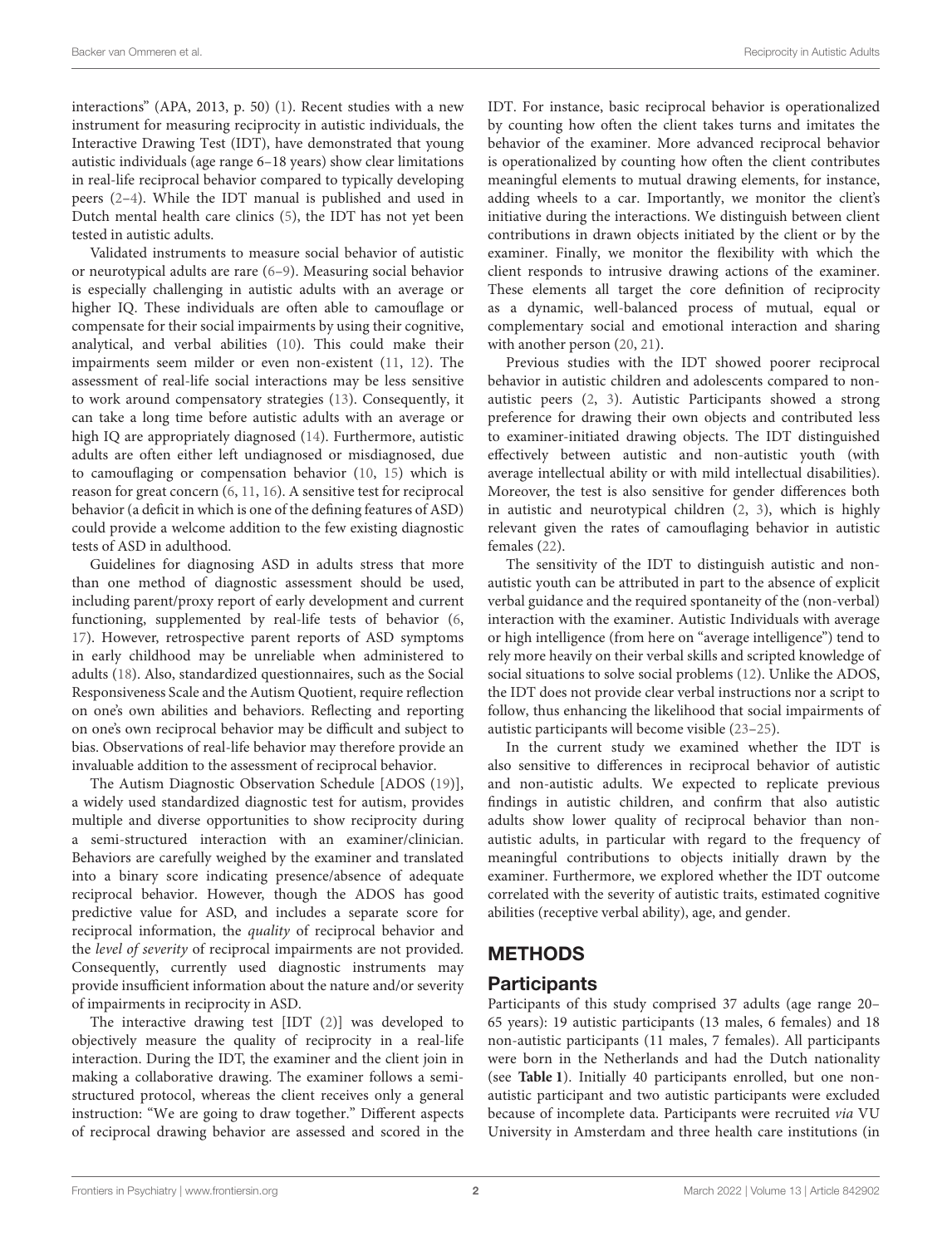#### <span id="page-2-0"></span>TABLE 1 | Descriptives for the ASD and TD groups.

|                                   | <b>ASD</b><br>$(n = 19)$ | TD<br>$(n = 18)$ |            |           | Total group<br>$(N = 37)$ |            | Group<br>differences |
|-----------------------------------|--------------------------|------------------|------------|-----------|---------------------------|------------|----------------------|
|                                   | M (SD)                   | Range            | M(SD)      | Range     | M(SD)                     | Range      |                      |
| Gender (n male; n female)         | 13;6                     |                  | 11; 7      |           | 24; 13                    |            | ns                   |
| Age (in years)                    | 34.0(13.1)               | $20 - 65$        | 32.6(12.5) | $20 - 62$ | 33.3(12.7)                | $20 - 65$  | ns                   |
| PPVT (Verbal receptive IQ)        | 109.4(6.9)               | 100-129          | 104.1(8.5) | 89-117    | 106.8(8.0)                | 89-129     | ASD > TD             |
| Educational level                 |                          |                  |            |           |                           |            | ns                   |
| High                              | 95%                      |                  | 89%        |           | 92%                       |            |                      |
| Middle                            | 5%                       |                  | 11%        |           | 8%                        |            |                      |
| Low                               | 0%                       |                  | 0%         |           | 0%                        |            |                      |
| Employment                        |                          |                  |            |           |                           |            | ns                   |
| Paid                              | 42%                      |                  | 61%        |           | 59%                       |            |                      |
| Student                           | 58%                      |                  | 39%        |           | 41%                       |            |                      |
| AQ-28 (Autism Quotient)           | 78.1 (14.6)              | 53-107           | 45.3 (9.4) | $32 - 65$ | 62.1 (20.6)               | $32 - 107$ | ASD > TD             |
| Additional mental health problems |                          |                  |            |           |                           |            | ns                   |
| <b>ADHD</b>                       |                          |                  | 1          |           | $\overline{c}$            |            |                      |
| ADD                               | $\Omega$                 |                  |            |           |                           |            |                      |
| Depression                        |                          |                  | $\circ$    |           |                           |            |                      |
| Dyslexia                          |                          |                  | 3          |           | $\overline{4}$            |            |                      |
|                                   |                          |                  |            |           |                           |            |                      |

#### <span id="page-2-1"></span>TABLE 2 | AQ-28 scores of the ASD and TD group and differences.

|                   | <b>ASD</b><br>$(n = 19)$ |           | <b>TD</b><br>$(n = 18)$ |           | Group<br>differences |
|-------------------|--------------------------|-----------|-------------------------|-----------|----------------------|
|                   | M (SD)                   | Range     | M (SD)                  | Range     |                      |
| Social skills     | 20.1(5.5)                | $12 - 28$ | 10.7(3.3)               | $7 - 19$  | p < 0.001            |
| Routine           | 11.4(2.8)                | $7 - 16$  | 6.7(2.0)                | $4 - 10$  | p < 0.001            |
| Switching         | 12.2(2.4)                | $8 - 16$  | 7.1(2.0)                | $4 - 12$  | p < 0.001            |
| Imagination       | 20.8(4.7)                | $11 - 29$ | 12.8(3.9)               | $8 - 22$  | p < 0.001            |
| Numbers, patterns | 13.6(3.5)                | $6 - 20$  | 7.9(2.9)                | $5 - 16$  | p < 0.001            |
| Social behavior   | 56.4 (10.3)              | $40 - 77$ | 33.2(6.9)               | $24 - 52$ | p < 0.001            |
| AQ total score    | 78.1 (14.6)              | 53-107    | 45.3(9.4)               | $32 - 65$ | p < 0.001            |

Amsterdam, Utrecht and Veldhoven). This study included only two participants with a co-occurring disorder, one participant with ADHD in each group. Independent psychiatrists and psychologists (who were not involved in the current study) established the diagnoses of the autistic participants according to DSM-IV-TR or 5 criteria [\(1\)](#page-8-0) prior to recruitment. The diagnostic process included hetero anamneses as well as psychiatric and neuropsychological examinations.

Receptive verbal ability was measured with the Peabody Picture Vocabulary Test-III-NL [PPVT-III-NL [\(26\)](#page-9-1)]. The PPVT was chosen due the brief administration time. One non-autistic participant and two autistic participants could not participate in the PPVT, but had intelligence scores within the normal range on the Wechsler Intelligence Scale for adults WAIS-IV [\(27\)](#page-9-2) (Verbal IQ, ranging 100–129) (see for descriptions of participants **[Table 1](#page-2-0)**). Correlations between PPVT scores and verbal IQ scores based on the WAIS are high [\(28\)](#page-9-3).

All participants were well-educated and were students or had a paid job. There were no differences between the groups in the number of university students (ASD 42.1%, no ASD 38.9%) or having a paid job (ASD 57.9%, no ASD 61.1%). As expected, autistic participants showed higher levels of autistic traits, indicated by a higher score on the Autism Quotient-28 [AQ-28 [\(29\)](#page-9-4)], compared to the non-autistic adults  $[F(1,35)]$  = 64.97,  $p = 0.000$ ,  $\eta_{p}^{2} = 0.65$ ] (see **[Table 2](#page-2-1)**).

In the ASD group, four participants scored below the cut off on the AQ-28 (e.g., not in the clinical range), which can occur in autistic adults and average or above average intelligence [\(6\)](#page-8-4). They were not excluded from the study because they all had received a clinical diagnosis of ASD.

A sample size of at least 22 is necessary for detecting a effect with a power level of 80% and a significance level of 0.05, using a sample size calculator G∗Power, based on the previously found effect size of  $\eta_p^2 = 0.31$  [\(2,](#page-8-1) [5\)](#page-8-3).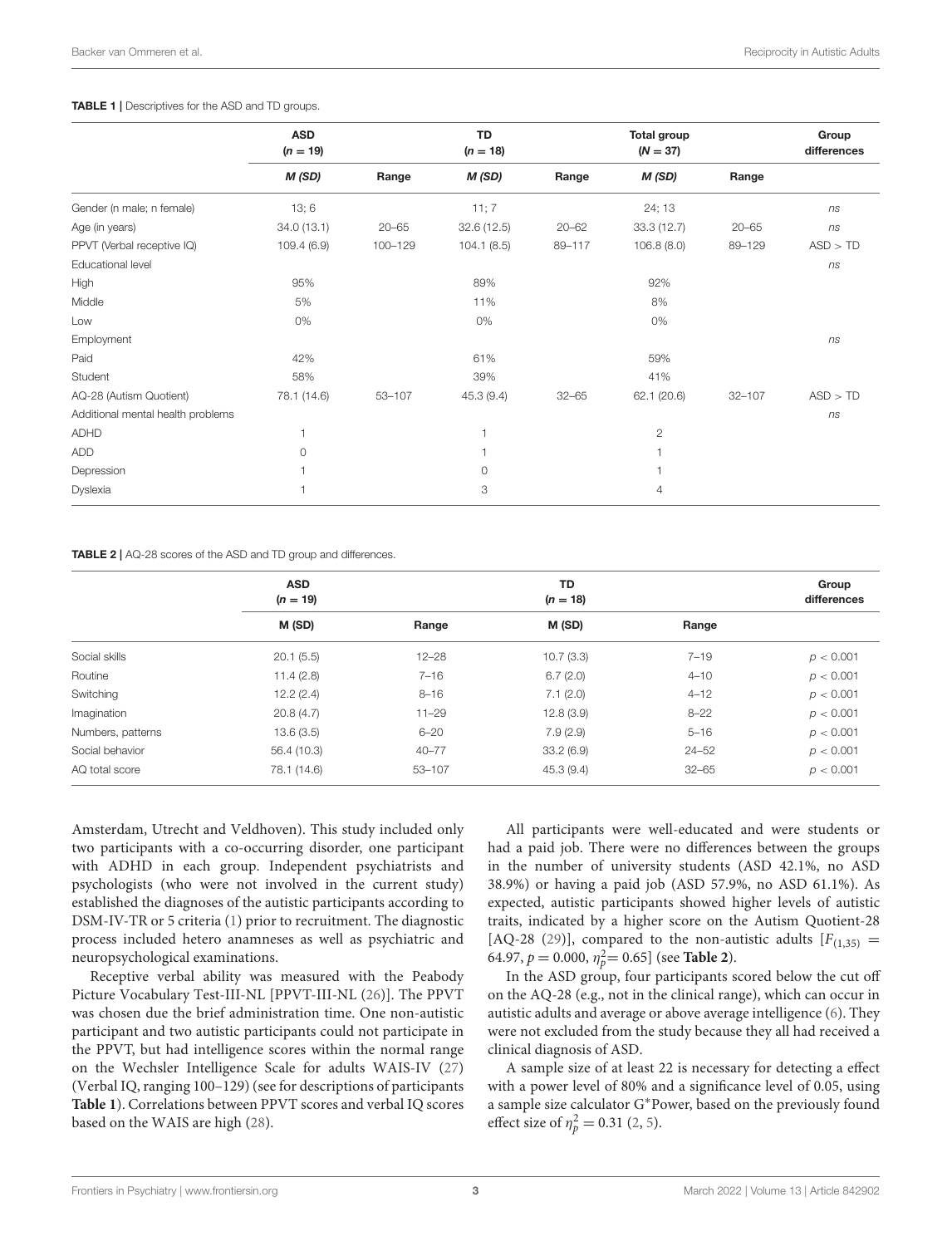# Procedure

After signing an informed consent form, participants were invited to come to the University to participate in the study. Participants recruited via the Health Care institutions were already tested with the PPVT and AQ as part of the diagnostic procedure. The PPVT and AQ were additionally administered to participants recruited through the university. The IDT was administered in all participants in a test room. The average duration was 10 min. Community members were not involved in the development of the IDT, but did help with the procedural refinement.

## Measures

#### Autism Quotient-28

The Dutch version of the AQ-28 [AQ-28, Hoekstra et al. [\(29\)](#page-9-4)] was used to measure autistic traits. The AQ-28 is a 28-item selfreport screening measure of ASD traits that is strongly correlated with the outcome of the original AQ with 50 items and has good sensitivity and specificity [\(28\)](#page-9-3). The AQ-28 is a shortened version of the original AQ and consists of 28 questions in 6 subscales: 1. Social skills/abilities, 2. Routines, 3. Switching (attention), 4. Imagination, 5. Numbers and patterns (fascination), 6. Social behavior. For instance, one of the questions in the subscale "Imagination" is: "Reading a story, I find it difficult to work out the character's intentions" or in the subscale "Attention switching": "I like to carefully plan any activities I participate in." Answers to the questions are scored on a 4-point scale ranging from definitely agree to definitively disagree. The test provides a total score and 6 subscale scores. A total score at or above 65 means a score in the clinical range. Higher scores indicate higher levels of ASD traits.

#### The Peabody Picture Vocabulary Test

The PPVT [\(30\)](#page-9-5) was used to test receptive vocabulary. The test consists of a series of pictures and is suitable for a wide age range (2–90 years). The participant has to match an orally given word to a picture. The reliability of the PPVT with split-split half and retest administration is excellent and the construct and content validity is good. The validity of the PPVT is evidenced by strong correlations between PPVT scores and overall intelligence [\(31\)](#page-9-6).

## The Interactive Drawing Test

The Interactive Drawing Test [IDT [\(5\)](#page-8-3)] assesses real-life reciprocal behavior by coding whether and how often a participant draws objects on a shared piece of paper in mutual collaboration with the examiner. The examiner is instructed to elicit spontaneous natural reciprocal behavior and to facilitate reciprocal behavior, without directive verbal suggestions to the participant. The examiner has received specific instructions what to draw and when. The IDT was developed for an age range of 6–18 years. As the task is mostly non-verbal, no procedural adaptations for adults were necessary. At the start the examiner and the participants sit opposite each other, on either side of a blank rectangular paper (A-3 size). Both have different colored pens and the examiner's only instruction at the start of the test is: "We are going to draw together." The examiner is instructed to draw in his first turns a simple picture of a house (floor, walls and roof) and to start with a basic horizontal line (floor) in his first turn, and then to push and rotate the paper back to the participant.

When a participant asks what to draw, the examiner answers: "You may draw anything you like." According to the IDT protocol, the examiner continuously draws unfinished objects (e.g., drawing half a window in the house) in order to elicit reciprocal behavior and to facilitate contributing to each other's objects. Following the picture of the house, the examiner draws a bow next to the house. This bow can become anything, allowing the participant to decide what the bow will be (e.g., a pond, a motorcar, a ball, see **[Figure 1](#page-4-0)**). The participants are free to draw anything they like, including idiosyncratic or eccentric own objects (e.g., drawing a geometric figure after the examiner draws the bow, see **[Figure 2](#page-5-0)**), or adding appropriate elements to existing objects (e.g., drawing their own car on the highway initiated by the examiner), or contributing elements to the examiner's object (e.g., after the examiner has initiated a car, adding a steering wheel to the car).

Halfway through the procedure, the examiner interferes with the participant's drawings by adding three different elements. First, the examiner adds an interfering element that changes the nature of the participant's drawing but fits within context (e.g., turning a figure of a boy into a girl by adding a dress). Second, the examiner adds an absurd element (e.g., adding arms to an airplane), and third, the examiner adds a damaging element: a bolt of lightning hitting an object drawn by the participant (if the "object" is human or an animal, the bolt of lightning is drawn in the vicinity). The second element (two arms, one with and one without a hand) and the third element (bolt of lightning) are standard. After the participant's response to the final element, the examiner asks if the participant thinks the drawing is finished or whether it needs another addition. The participant is allowed to make this final addition. The IDT takes ∼10 min in total. After finishing the IDT, the participant is asked to rate whether he/she liked taking part in the drawing task on a 5-point scale (with smileys) ranging from very much to not at all.

## Scoring the IDT

With the IDT four elementary aspects of reciprocal behavior achieved at the age of 6 years are objectively assessed by counting their occurrence: 1. Turn-taking (pushing and rotating the paper back to the examiner, i.e., is the participant able to give and take turns adequately?), 2. Reciprocal interaction (is the participant able to contribute to a mutual goal?), 3. Reciprocal interaction in the other's initiative (contributing to objects drawn first by the examiner, i.e., is the participant able to understand the intention of others and adjust own actions accordingly?), and 4. Reciprocal flexibility (does the participant accept the three interfering drawing elements of the examiner, for instance by incorporating them into his own drawing?). Scales 3 and 4 are considered to reflect more advanced levels of reciprocity, including the flexibility to deal with interfering or complex additions to one's drawing. The scale "Reciprocal interaction in the other's initiative" was the most sensitive outcome in previous studies with children and adolescents with ASD [\(3,](#page-8-18) [4\)](#page-8-2).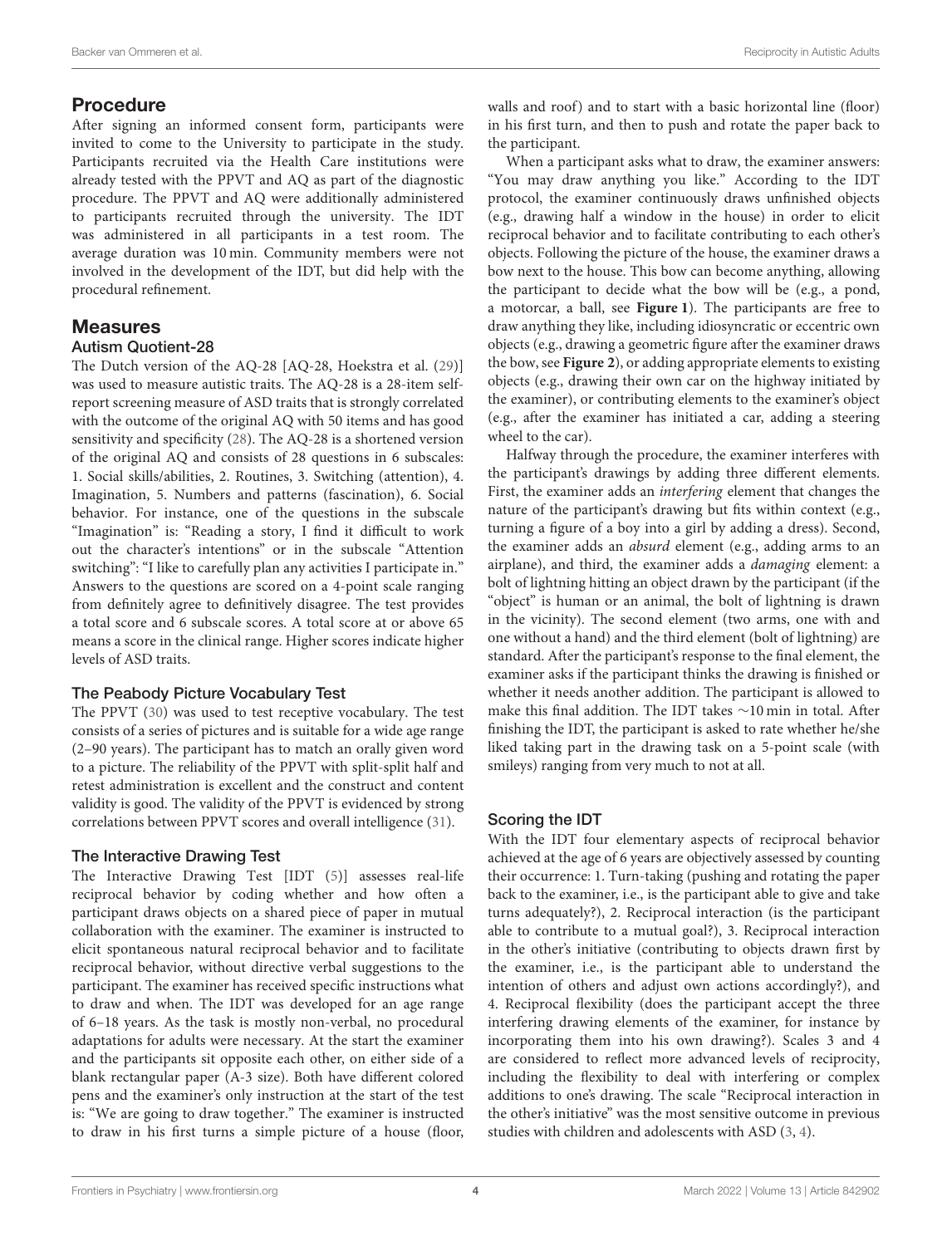

a futuristic building and did not contribute to the examiner's objects.

<span id="page-4-0"></span>The number of turns is counted and used to calculate the proportion of scale scores of "Turn- taking," "Reciprocal interaction," and "Reciprocal interaction in the other's initiative" in relation to the total number of turns. The proportion of the scale score of "Reciprocal flexibility" (three inputs) is calculated by dividing the scale score by three. A total reciprocity score is then calculated by adding the four proportion scales, and this total score reflects the level of reciprocal behavior in general. A "Total score" below 2.50, "Turn-taking" score below 0.71 and a "Reciprocal interaction in other's initiative" score below 0.32, are performances in the clinical range according to the norms for children and adolescents [\(5\)](#page-8-3). The IDT has good to excellent reliability, and good validity to distinguish between individuals with and without ASD in the age range of 6–18 years with a sensitivity of 0.82 and specificity of 0.23 for "Total score," 0.74 and 0.34 for "Turn-taking" and 0.80 and 0.23 for "Reciprocal interaction in other's initiative [\(3\)](#page-8-18)."

# RESULTS

# Ratings of IDT Participation

Of the autistic adults 52.6% did not like participation of the IDT very much (i.e., a neutral or negative rating) in contrast to only

11.1% of non-autistic participants: a significant difference  $[F(1,35)]$ = 8.56,  $p = 0.006$ ,  $\eta_p^2 = 0.20$ . In the total group, we found a mild positive correlation of this rating with the "Total score" ( $r = 0.38$ ,  $p$  < 0.05) and a stronger correlation with "Turn-taking" ( $r =$ 0.51,  $p < 0.01$ ). No significant associations were found between the IDT rating and other IDT measures (r's between 0.15 and 0.31). When analyzing correlations in the separate groups, we only found a strong correlation of the rating with "Turn-taking"  $(r = 0.58, p < 0.01)$  in the ASD group.

# Group Differences

Autistic and non-autistic participants did not differ in age  $[F(1,35)]$  $= 0.11, p = 0.75$ ] or gender [ $F_{(1,35)} = 0.21, p = 0.65$ ]. Autistic participants had better receptive verbal ability  $[F_{(1,35)} = 4.4, p =$ 0.04,  $\eta_p^2$  = 0.11] compared to non-autistic participants.

#### Reciprocal Behavior

Differences in reciprocal behavior in general and in different aspects of reciprocal behavior were tested using univariate Ancovas, controlling for verbal receptive IQ measured with the PPVT. As hypothesized, autistic participants had lower scores than non-autistic participants on the IDT "Total score"  $[F(1,30)]$ = 5.28,  $p = 0.029$ ,  $\eta_p^2 = 0.15$ , and on the scale 'Reciprocal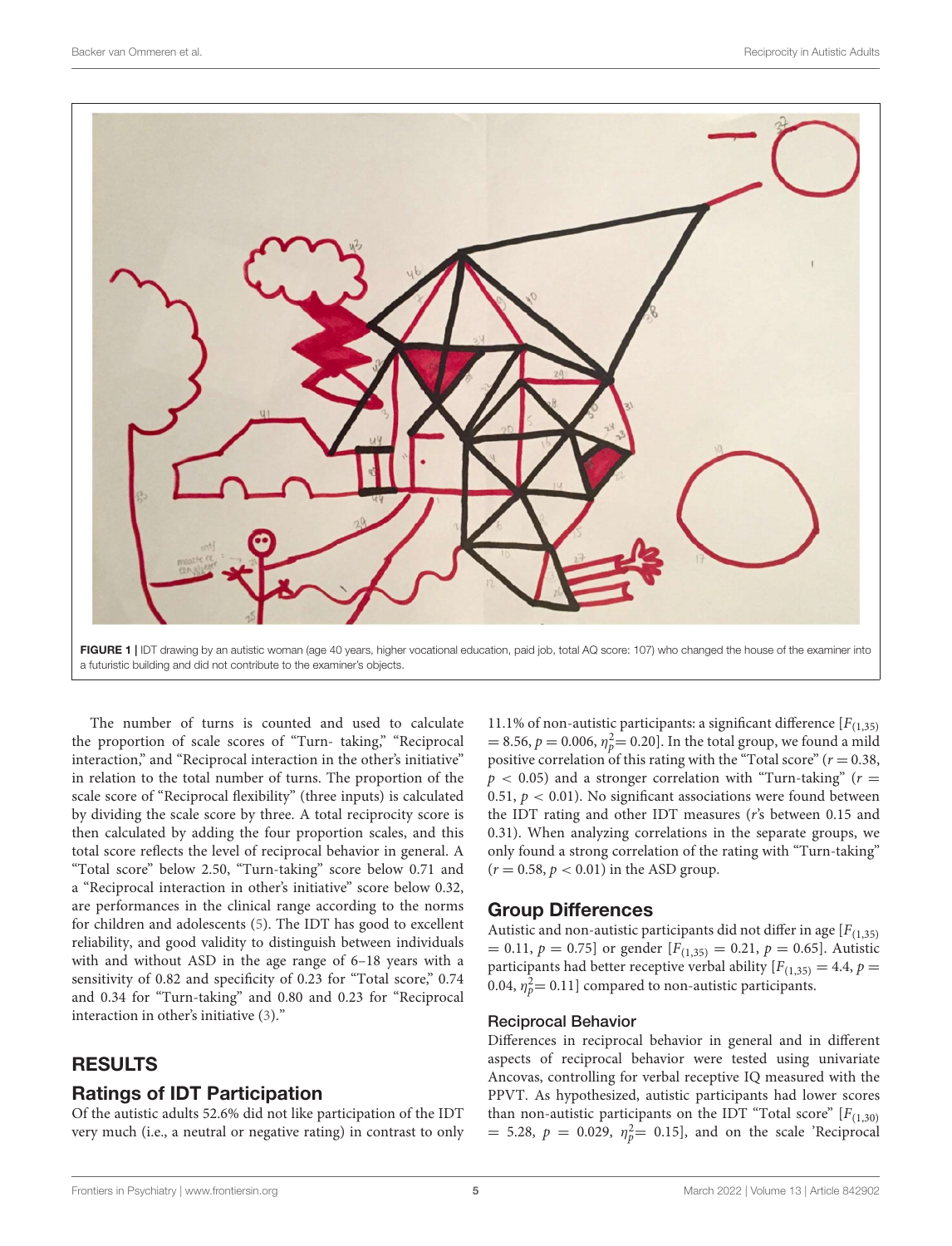

<span id="page-5-0"></span>interaction in other's initiative'  $[F_{(1,30)} = 11.77, p = 0.002, \eta_p^2 =$ 0.28]. **[Figure 1](#page-4-0)** (autistic participant) and **[Figure 2](#page-5-0)** (non-autistic participant) illustrate the difference in reciprocal drawing, with the non-autistic participant joining the examiner in drawing the house. No significant group differences were found on the IDT scales: "Turn-taking" ( $p = 0.10$ ), "Reciprocal interaction" ( $p =$ 0.35), and "Reciprocal flexibility" ( $p = 0.26$ ). Of the three input scores that contribute to the scale "Reciprocal flexibility," two scores, accepting the absurd ( $p = 0.88$ ) and the destructive input  $(p = 0.57)$ , were similar between groups. However, the interfering input (the researcher changes the nature of participant's object) was significantly less accepted by autistic adults  $[F_{(1,35)} = 5.04, p]$  $< 0.05, \eta_p^2 = 0.13$ .

# Correlations of Participant Characteristics With IDT Scores

#### Receptive Verbal Abilities and Age

In the total group, no significant correlations were found between the scales scores and "Total score" of the IDT and verbal IQ (r's ranging from−0.003 to 0.05) or age (r's ranging from−0.31 to 0.17; see **[Table 3](#page-5-1)**). We also did not find significant correlations of verbal IQ with the Total IDT score when analyzing the groups separately (autistic participants  $r = -0.03$ , non-autistic participants  $r = 0.35$ ).

<span id="page-5-1"></span>TABLE 3 | Correlations between IDT scores, AQ-28, PPVT and age in the total group.

|                                                 | <b>ASD traits</b><br>(AQ-28) | Receptive<br>verbal ability<br>(PPVT) | Age     |
|-------------------------------------------------|------------------------------|---------------------------------------|---------|
| Turn-taking                                     | $-0.39*$                     | $-0.003$                              | 0.054   |
| Reciprocal interaction                          | $-0.39*$                     | 0.033                                 | 0.004   |
| Reciprocal interaction<br>in other's initiative | $-0.49**$                    | 0.038                                 | $-0.10$ |
| Reciprocal flexibility                          | $-0.26$                      | 0.049                                 | $-0.31$ |
| IDT "Total score"                               | $-0.49**$                    | 0.037                                 | $-0.18$ |

\*\**p* < *0.01;* \**p* < *0.05.*

#### Autistic Traits

Negative correlations were found between the AQ total score and total IDT score (-0.49,  $p < 0.01$ ) and all reciprocity scales, except "Reciprocal flexibility" (see **[Table 3](#page-5-1)**) in the total group of participants, indicating that more autistic traits corresponded with lower levels of reciprocal behavior and especially with less reciprocal interactions in other's initiative  $(-0.49, p < 0.01)$ .

In the ASD group, a lower AQ scale score on switching skills (e.g., "I have difficulty with switching attention or switching between activities") correlated negatively with "Reciprocal interaction" (-0.52,  $p \, < 0.05$ ). A lower AQ scale score on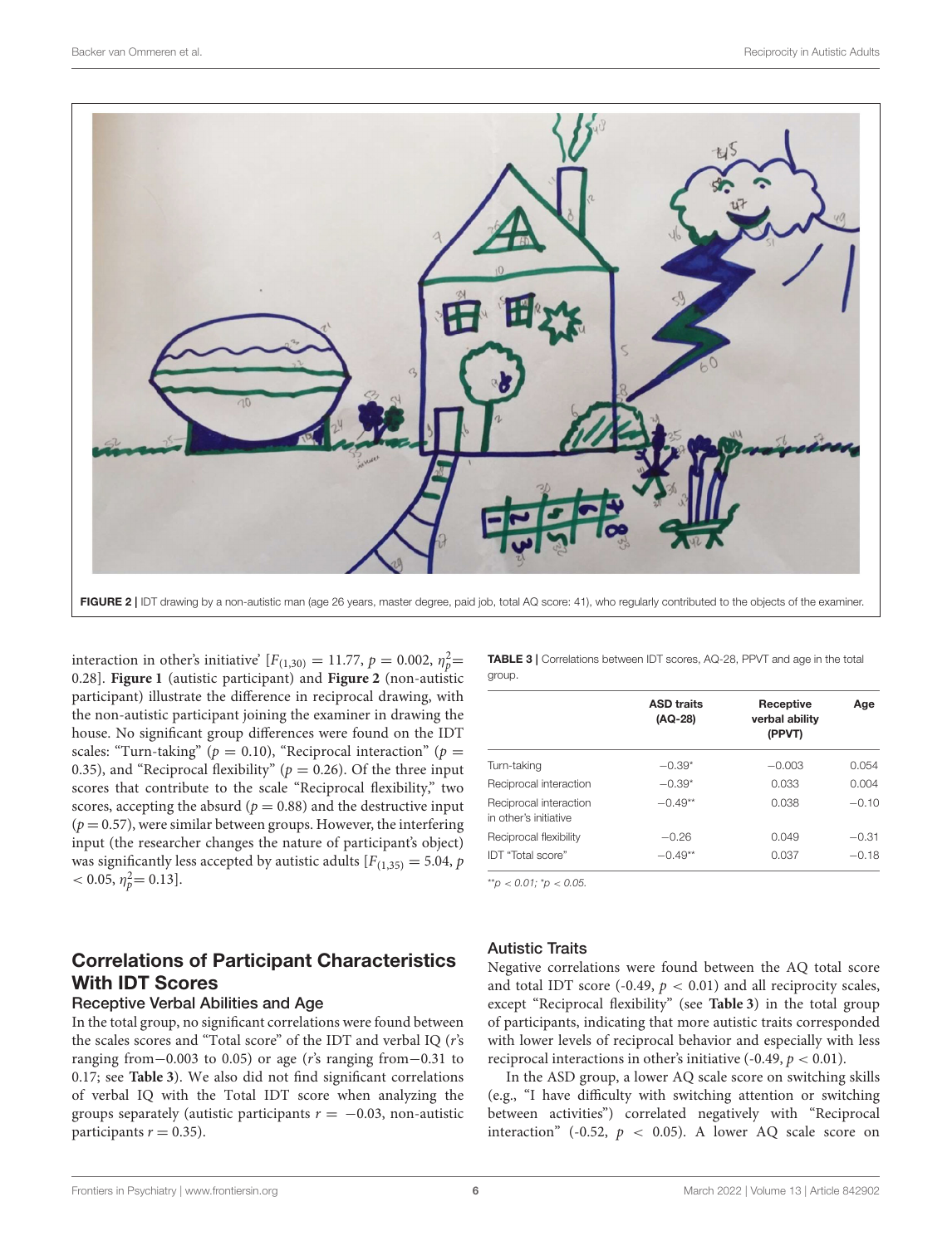<span id="page-6-0"></span>TABLE 4 | Correlations between IDT scale scores and AQ scale scores in the ASD group.

|                   | <b>IDT Total score</b> | Turn-taking | Reciprocal<br>interaction | Reciprocal<br>interaction in<br>other's initiative | <b>Reciprocal flexibility</b> |
|-------------------|------------------------|-------------|---------------------------|----------------------------------------------------|-------------------------------|
| AQ total score    | $-0.38$                | $-0.33$     | $-0.36$                   | $-0.08$                                            | $-0.21$                       |
| Social skills     | $-0.42$                | $-0.37$     | 0.23                      | 0.14                                               | $-0.31$                       |
| Routine           | $-0.14$                | $-0.05$     | $-0.32$                   | $-0.16$                                            | $-0.08$                       |
| Switching         | $-0.08$                | $-0.01$     | $-0.52*$                  | $-0.08$                                            | $-0.16$                       |
| Imagination       | $-0.53*$               | $-0.52*$    | $-0.41$                   | $-0.37$                                            | $-0.21$                       |
| Numbers, patterns | $-0.04$                | $-0.07$     | 0.00                      | 0.31                                               | $-0.14$                       |
| Social behavior   | $-0.41$                | $-0.35$     | $-0.45$                   | $-0.17$                                            | $-0.17$                       |

\**p* < *0.05.*

<span id="page-6-1"></span>TABLE 5 | IDT scores of the ASD and TD group, controlled for verbal receptive IQ.

|                                                 | <b>ASD</b><br>$(n = 19)$ |               | TD<br>$(n = 18)$ |               | Group<br>differences             |
|-------------------------------------------------|--------------------------|---------------|------------------|---------------|----------------------------------|
|                                                 | M (SD)                   | Range         | M (SD)           | Range         |                                  |
| Turn-taking                                     | 0.87(0.08)               | $0.11 - 1.00$ | 0.94(0.08)       | $0.68 - 1.00$ | ns                               |
| Reciprocal interaction                          | 0.76(0.14)               | $0.00 - 1.00$ | 0.82(0.16)       | $0.40 - 1.00$ | ns                               |
| Reciprocal interaction in<br>other's initiative | 0.27(0.13)               | $0.00 - 0.53$ | 0.42(0.16)       | $0.05 - 0.62$ | $p = 0.002 \eta_{\rho}^2 = 0.28$ |
| Reciprocal flexibility                          | 0.49(0.35)               | $0.00 - 1.00$ | 0.65(0.37)       | $0.00 - 1.00$ | ns                               |
| Total score                                     | 2.45(0.42)               | $0.61 - 2.98$ | 2.82(0.65)       | $1.13 - 3.47$ | $p < 0.05 \eta_p^2 = 0.15$       |

imagination (e.g., "Reading a story I find it difficult to work out characters' intentions") corresponded with higher scores on the IDT "Total score" (-0.53,  $p < 0.05$ ) and "Turn-taking" (-0.52,  $p <$ 0.05) (**[Table 4](#page-6-0)**). In the no ASD group, no significant correlations were found between the AQ scale scores and the IDT scores (r's ranging from  $-0.03$  to  $-0.45$ ), suggesting that the IDT is not sensitive to autism-relevant differences in neurotypical samples.

# **DISCUSSION**

The present study aimed to test the sensitivity of the Interactive Drawing Test to differences in reciprocity in autistic and nonautistic adults. Autistic adults showed less overall reciprocal behavior (lower "Total score") and in particular contributed less frequently to the examiner's drawing objects compared to non-autistic adults (**[Table 5](#page-6-1)**). Autistic adults were thus less able to ensure an equal balance between drawing together in their own objects and in the objects drawn by the examiner, and consequently showed a lower quality of reciprocity. These findings are in line with the outcome of the IDT studies in autistic children and adolescents [\(3,](#page-8-18) [4\)](#page-8-2). Similarities in the ability of autistic and non-autistic adults were found in the ability to reciprocate in general (i.e., the quantity of reciprocal interactions irrespective of who initiated the drawing interaction) (**[Table 5](#page-6-1)**), and in "Turn-taking" and "Reciprocal flexibility." These findings were in contrast with the outcome of the previous child and adolescent IDT studies and indicate that autistic adults might outperform autistic youngsters on more basic aspects of reciprocal behavior. Alternatively, the IDT might not be sensitive enough to pick more fine-grained reciprocity differences in autistic adults, like many social cognitive and behavioral measures.

The lower scores on the IDT scale "Reciprocal interaction in other's initiative" found in autistic youth and adults could be partly explained by a shared limited understanding of others' intentions observed in autistic individuals [\(24,](#page-9-7) [32\)](#page-9-8). A limited understanding of the examiner's intentions might have caused the adults with ASD to refrain from contributing to the examiner's objects and to draw their own instead. The negative correlation between self-reported problems with understanding intentions of others (on the AQ) and overall reciprocal behavior in autistic participants underlines that participants were aware of their shortcomings, and this awareness was reflected in their real life behavior.

Autistic characteristics such as the difficulty to deal with unexpected situations and the preference for predictability and having control [\(33\)](#page-9-9) might also have stimulated participants with ASD to draw their own objects, or to change the object of the examiner into his/her own object (see **[Figure 1](#page-4-0)**). As expected, more autistic traits, reported by participants on the AQ-28 [\(29\)](#page-9-4), correlated with lower reciprocity scores on all subscales except for Reciprocal flexibility. This outcome matches previous IDT studies in youth [\(3,](#page-8-18) [4\)](#page-8-2), where the severity of autistic traits, reported by caretakers on the Social Responsiveness Scale [SRS [\(34\)](#page-9-10)], correlated negatively with the level of reciprocal behavior. These findings in adults and in children suggest acceptable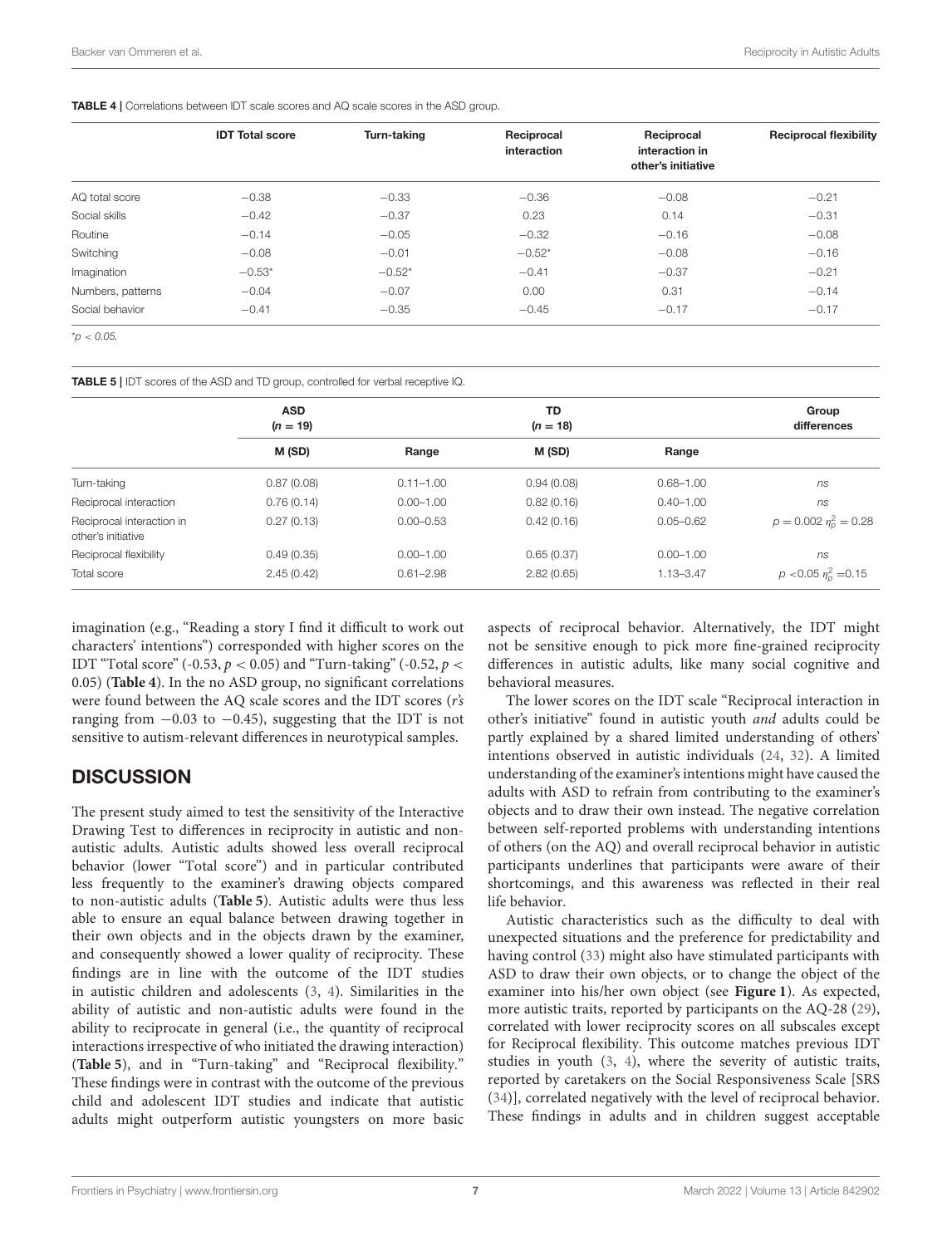convergent validity of the IDT, considering that the AQ and the SRS (while they assess a broader construct than the IDT) both measure social interaction skills. Further research with a larger sample of adults is necessary to confirm the convergent validity of the IDT.

Age and verbal intelligence (measured with the PPVT) were not associated with reciprocal behavior within the adult groups (**[Table 3](#page-5-1)**), confirming our previous findings in the child and adolescent samples [\(3,](#page-8-18) [4\)](#page-8-2). Furthermore, even though autistic adults had a higher mean receptive verbal IQ than non-autistic participants, they did not perform better on the IDT even when controlling for verbal intelligence. This outcome underlines the efficacy of the non-verbal IDT properties which do not allow compensation or masking of social impairments by strong verbal cognitive abilities [\(15\)](#page-8-11). While the social rule to engage with other people may be relatively simple to learn for autistic adults, the unusual interaction of making a joint drawing will not likely facilitate this kind of compensation.

Motivation for learning social skills and improving social functioning might explain the better performances on more basic aspects of reciprocal behavior of autistic adults compared to autistic youth. Studies have found that autistic adults become more motivated for social interactions [\(35\)](#page-9-11). Motivation seems to improve social skills in early adulthood, for instance during their study or in jobs [\(36,](#page-9-12) [37\)](#page-9-13). Autistic adults probably are also more inclined to imitate others [\(38\)](#page-9-14) and may therefore show, for instance, more adequate turn-taking behavior; however, it should be noted that imitation problems are not universal in autism [\(39\)](#page-9-15). Autistic participants accepted various types of input to their own objects ("Reciprocal Flexibility") with obvious visual clues for a suitable response (e.g., an unfinished bolt of lightning that could be completed). However, they were not as accepting (i.e., not as flexible) as non-autistic participants if the input changed the nature of their object (e.g., changing their motorcar into a fire engine). An explanation could be that some autistic adults had a fixed idea about the object they had drawn and were more reluctant to divert from their original plan. An alternative interpretation might be that individuals with autism struggled to understand the intent of the observer in terms of the changes they sought to make, and what they were transforming their object into. However, evidence against this alternative lies in the fact that the ASD group actually had higher PPVT scores.

Autistic adults did not appreciate the IDT as much as non-autistic adults. Some autistic adults seemed to find the conditions of the IDT confusing and unclear, this might have diminished their motivation for participating. This may be related to the "double empathy problem," referring to the breach in natural reciprocity between people of different dispositions, like those with and without autism [\(40\)](#page-9-16). For instance, two autistic participants told the examiner half way the administration that they did not want to continue because they did not understand what was expected of them, and this became too frustrating and stressful. Their failure to complete the test is an example of how and why an autistic individual might fail to show adequate reciprocity in real-life situations. Because of incomplete data they were excluded from the study. The evaluation of the test by autistic adults only correlated with "Turn-taking," a basic aspect of reciprocity. This finding suggests that the quality of their reciprocal behavior (i.e., contributing to other's initiative) was not influenced by their level of appreciation or the motivation to participate in the IDT.

It is striking that the IDT, which requires non-verbal reciprocal behavior at the level of a 6-year-old child, is able to show subtle differences between normally intelligent autistic and non-autistic adults. The IDT's sensitivity for reciprocity impairments even in normally intelligent adults seems due to its unstructured, non-rule governed, unfamiliar conditions, its nonverbal method, and the focus on reciprocal interactions in the other's initiative. In contrast to more structured observational tasks like the ADOS, it is likely much more difficult for autistic adults to work out what the experimenter is trying to measure in their behavior. Importantly, this difficulty in understanding is a difficulty in understanding the intent of the experimenter, both in drawing and in terms of what he/she is seeking to measure, not simply a difficulty understanding the basic instructions, for we excluded participants that became frustrated as they did not grasp the task and disparities weren't across the boards, but rather in the specific facets of reciprocity.

Furthermore, the IDT requires quick and spontaneous responding that does not allow premeditated decision making or pauses to reflect on intention, necessitating quick reaction and fluent collaboration. Intuitive understanding of the intentions of others is needed if participants choose to contribute to the examiner's object. Spontaneous responding seems particularly challenging for autistic individuals [\(25,](#page-9-0) [41–](#page-9-17)[43\)](#page-9-18). In case autistic individuals and average intellectual ability are given sufficient time for conscious decision making or metalizing [\(32,](#page-9-8) [44,](#page-9-19) [45\)](#page-9-20). or they can rely on their verbal abilities [\(12,](#page-8-8) [46\)](#page-9-21), they may perfectly well-understand and react adequately on others' intentions and emotions. In addition the current access to reallife social reciprocal engagement could also inform on the social abilities of a range of other psychiatric problems, including ADHD, depression, anxiety and personality disorders [\(12\)](#page-8-8). The low specificity of the IDT needs to be studied in detail, and should currently be considered a limitation of the IDT.

The present study has several limitations. First, as the study only comprised 13 female adults (6 autistic and 7 non-autistic), gender differences in reciprocal behavior could not be analyzed. This is unfortunate because various studies, including our own IDT study with autistic youths, indicate that autistic females seem more motivated and often more socially engaged with others than autistic males [\(47](#page-9-22)[–50\)](#page-9-23) though gender differences are not consistent [\(51\)](#page-9-24). Further research with more females in a larger sample is necessary for investigating gender differences in adults. Second, our findings cannot be generalized because our sample was small, females were underrepresented, and participants were normally intelligent and without co-occurring disorders. Future studies will need to replicate our findings in larger samples, including more restricted age ranges. Also, cooccurring disorders often occur in autistic adults and could influence their social functioning [\(52,](#page-9-25) [53\)](#page-9-26). Third, the reliability of the IDT also depends on the expertise of the examiner. Despite good training and a clear protocol, the interaction process during administration will inevitably contain subjective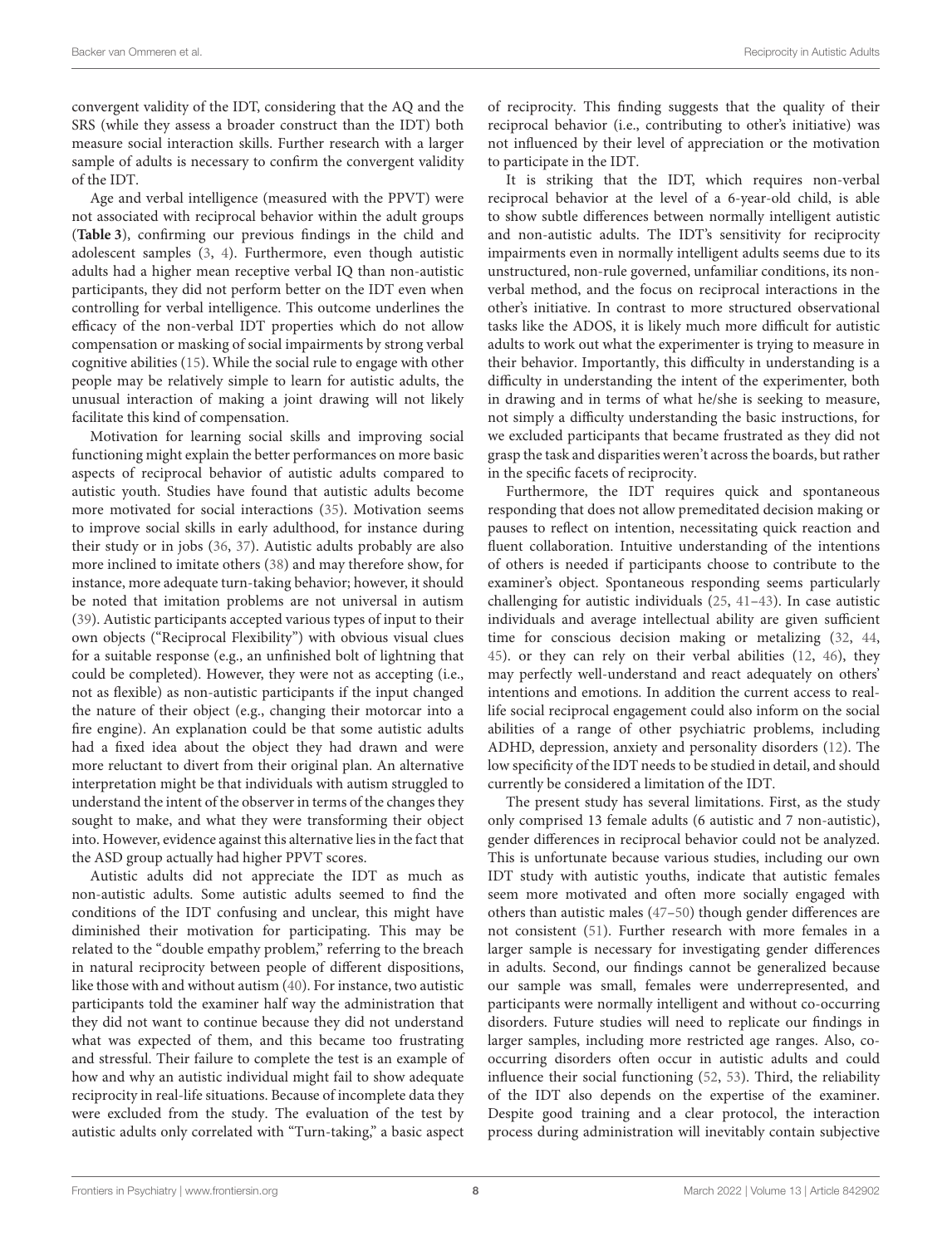elements. The fact that we had only one (female) examiner could also affect results. In future IDT studies the influence of a mixed or same gender dyad needs to be investigated. Finally, making a drawing may not be an appropriate activity for adults. While the unusual nature of the activity has many benefits, it may be relevant to study more reciprocity in more age-appropriate activities. However, the fact that the test is fluent and does not allow for verbal compensation may override these reservations.

This study reveals subtle reciprocal impairments in autistic adults and average intelligence, and suggests that the IDT could contribute to the diagnostic process of ASD in adults. It should be noted though that some normally intelligent autistic individuals will still pass the level of reciprocity assessed with the IDT. Therefore, in the diagnostic process, the IDT should be used in combination with multiple measures (interviews and questionnaires) to get an overall picture of functioning. Crucially, IDT studies with larger and randomly matched samples, including individuals with co-occurring disorders and an intellectual disability and male and female examiners, are needed to confirm and elaborate our findings. Future studies may also add motion tracking sensors to the IDT, which

## **REFERENCES**

- <span id="page-8-0"></span>1. American Psychiatric Association. Diagnostic and Statistical Manual of Mental Disorders,  $5^{th}$  ed. Washington, DC: Author (2013). doi: [10.1176/appi.books.9780890425596](https://doi.org/10.1176/appi.books.9780890425596)
- <span id="page-8-1"></span>2. Backer van Ommeren T, Scheeren AM, Koot HM, Begeer S. Reliability and validity of the interactive drawing test: a measure of reciprocity for children and adolescents with autism spectrum disorder. J Autism Dev Disord. (2015) 45:1967–77. doi: [10.1007/s10803-014-2353-x](https://doi.org/10.1007/s10803-014-2353-x)
- <span id="page-8-18"></span>3. Backer van Ommeren T, Begeer S, Scheeren AM, Koot HM. Sex differences in the reciprocal behavior of children with Autism. Autism. (2017) 21:795– 803. doi: [10.1177/1362361316669622](https://doi.org/10.1177/1362361316669622)
- <span id="page-8-2"></span>4. Backer van Ommeren T, Koot HM, Begeer S. Reciprocity in autistic and typically developing children and adolescents with and without mild intellectual disabilities. J Intellect Disabil Res. (2017) 61:810–7. doi: [10.1111/jir.12395](https://doi.org/10.1111/jir.12395)
- <span id="page-8-3"></span>5. Backer van Ommeren T, Koot HM, Begeer S. De Interactieve Tekentest, IDT. Handleiding. [The Interactive Drawing Test, IDT: Manual]. Amsterdam: Hogrefe (2017).
- <span id="page-8-4"></span>6. Conner CM, Cramer RD, Mcgonigle JJ. Examining the diagnostic validity of autism measures among adults in an outpatient clinic sample. Autism Adulthood. (2019) 2:61–76. doi: [10.1089/aut.2018.0023](https://doi.org/10.1089/aut.2018.0023)
- 7. Helles A, Gillberg IC, Gillberg C, Billstedt E. Asperger syndrome in males over two decades: Quality of life in relation to diagnostic stability and psychiatric co-occurring ity. Autism. (2017) 21:458. doi: [10.1177/1362361316650090](https://doi.org/10.1177/1362361316650090)
- 8. Moss P, Mandy W, Howlin P. Child and adult factors related to quality of life in adults with autism. J Autism Dev Disord. (2017) 47:1830. doi: [10.1007/s10803-017-3105-5](https://doi.org/10.1007/s10803-017-3105-5)
- <span id="page-8-5"></span>9. Mason D, McConachie H, Garland D, Petrou J. Predictors of quality of life for autistic adults. Autism Res. (2018) 11:1138–47. doi: [10.1002/aur.1965](https://doi.org/10.1002/aur.1965)
- <span id="page-8-6"></span>10. Hull L, Petrides KV, Allison C, Smith P, Baron-Cohen S, Lai MC, et al. "Putting on my best normal": Social camouflaging in adults with autism spectrum conditions. J Autism Dev Disord. (2017) 47:2519– 34. doi: [10.1007/s10803-017-3166-5](https://doi.org/10.1007/s10803-017-3166-5)
- <span id="page-8-7"></span>11. Lai MC, Baron-Cohen S. Identifying the lost generation of adults with autism spectrum conditions. Lancet Psychiatry. (2015) 2:1013– 27. doi: [10.1016/S2215-0366\(15\)00277-1](https://doi.org/10.1016/S2215-0366(15)00277-1)

may be able to establish observer-independent measures of reciprocity [\(54\)](#page-9-27).

# DATA AVAILABILITY STATEMENT

The raw data supporting the conclusions of this article will be made available by the authors, without undue reservation.

# ETHICS STATEMENT

Ethical review and approval was not required for the study on human participants in accordance with the local legislation and institutional requirements. The patients/participants provided their written informed consent to participate in this study.

# AUTHOR CONTRIBUTIONS

TB, HK, and SB developed the measure and the design and writing of the manuscript. MV and ASp coordinated the recruitment and assessment. ASc and RJ wrote sections in final draft of the manuscript. All authors contributed to manuscript revision, read, and approved the submitted version.

- <span id="page-8-8"></span>12. Schilbach L. Towards a second-person neuropsychiatry. Philos Transact R Soc B. (2016) 371:2900150081. doi: [10.1098/rstb.2015.0081](https://doi.org/10.1098/rstb.2015.0081)
- <span id="page-8-9"></span>13. Schilbach L, Timmermans B, Reddy V, Costall A, Bente G, Schlicht T, et al. Toward a second-person neuroscience. Behav Brain Sci. (2013) 36:393– 462. doi: [10.1017/S0140525X12000660](https://doi.org/10.1017/S0140525X12000660)
- <span id="page-8-10"></span>14. Baird G, Douglas HR, Murphy MS. Recognising and diagnosing autism in children and young people: Summary of NICE guidance. BMJ. (2011) 343:d6360. doi: [10.1136/bmj.d6360](https://doi.org/10.1136/bmj.d6360)
- <span id="page-8-11"></span>15. Livingston LA, Colvert E, Bolton P, Happé F. Good social skills despite poor theory of mind: exploring compensation in autism spectrum disorder. J Child Psychol Psychiatry. (2019) 60:102–10. doi: [10.1111/jcpp.12886](https://doi.org/10.1111/jcpp.12886)
- <span id="page-8-12"></span>16. Loomes R, Hull L, Mandy WPL. What is the male-to-female ratio in autism spectrum disorder? A systematic review and meta-analysis. J Am Acad Child Adolesc Psychiatry. (2017) 56:466–74. doi: [10.1016/j.jaac.2017.03.013](https://doi.org/10.1016/j.jaac.2017.03.013)
- <span id="page-8-13"></span>17. Murphy CM, Wilson CE, Robertson DM, Ecker C, Daly EM, Hammond N, et al. Autism spectrum disorder in adults: diagnosis, management, and health services development. Neuropsychiatr Dis Treat. (2016) 12:1669– 86. doi: [10.2147/NDT.S65455](https://doi.org/10.2147/NDT.S65455)
- <span id="page-8-14"></span>18. Fusar-Poli L, Brondino N, Rocchetti M, Panisi C, Provenzani U, Damiani S, et al. Diagnosing ASD in Adults Without ID: Accuracy of the ADOS-2 and the ADI-R. J Autism Dev Disord. (2017) 47:3370–9. doi: [10.1007/s10803-017-3258-2](https://doi.org/10.1007/s10803-017-3258-2)
- <span id="page-8-15"></span>19. Lord C, Risi S, Lambrecht L. The autism diagnostic observation schedulegeneric: A standard measure of social and communication deficits associated with the spectrum of autism. J Autism Dev Disord. (2000) 30:205– 23. doi: [10.1023/A:1005592401947](https://doi.org/10.1023/A:1005592401947)
- <span id="page-8-16"></span>20. Cole EJ, Slocombe KE, Barraclough NE. Abilities to explicitly and implicitly infer intentions from actions in adults with autism spectrum disorder. J Autism Dev Disord. (2017) 6:1–15. doi: [10.1007/s10803-017-3425-5](https://doi.org/10.1007/s10803-017-3425-5)
- <span id="page-8-17"></span>21. Gernsbacher MA. Toward a behavior of reciprocity. J Dev Process. (2006) 1:139.
- <span id="page-8-19"></span>22. Hull L, Lai MC, Baron-Cohen S, Allison C, Smith P, et al. Gender differences inself-reported camouflaging in autistic and non-autisticadults. Autism. (2020) 24:352–63. doi: [10.1177/1362361319864804](https://doi.org/10.1177/1362361319864804)
- <span id="page-8-20"></span>23. Roeyers H, Demurie E. How impaired is mind-reading in high-functioning adolescents and adults with autism? Eur J Dev Psychol. (2010) 7:123– 34. doi: [10.1080/17405620903425924](https://doi.org/10.1080/17405620903425924)